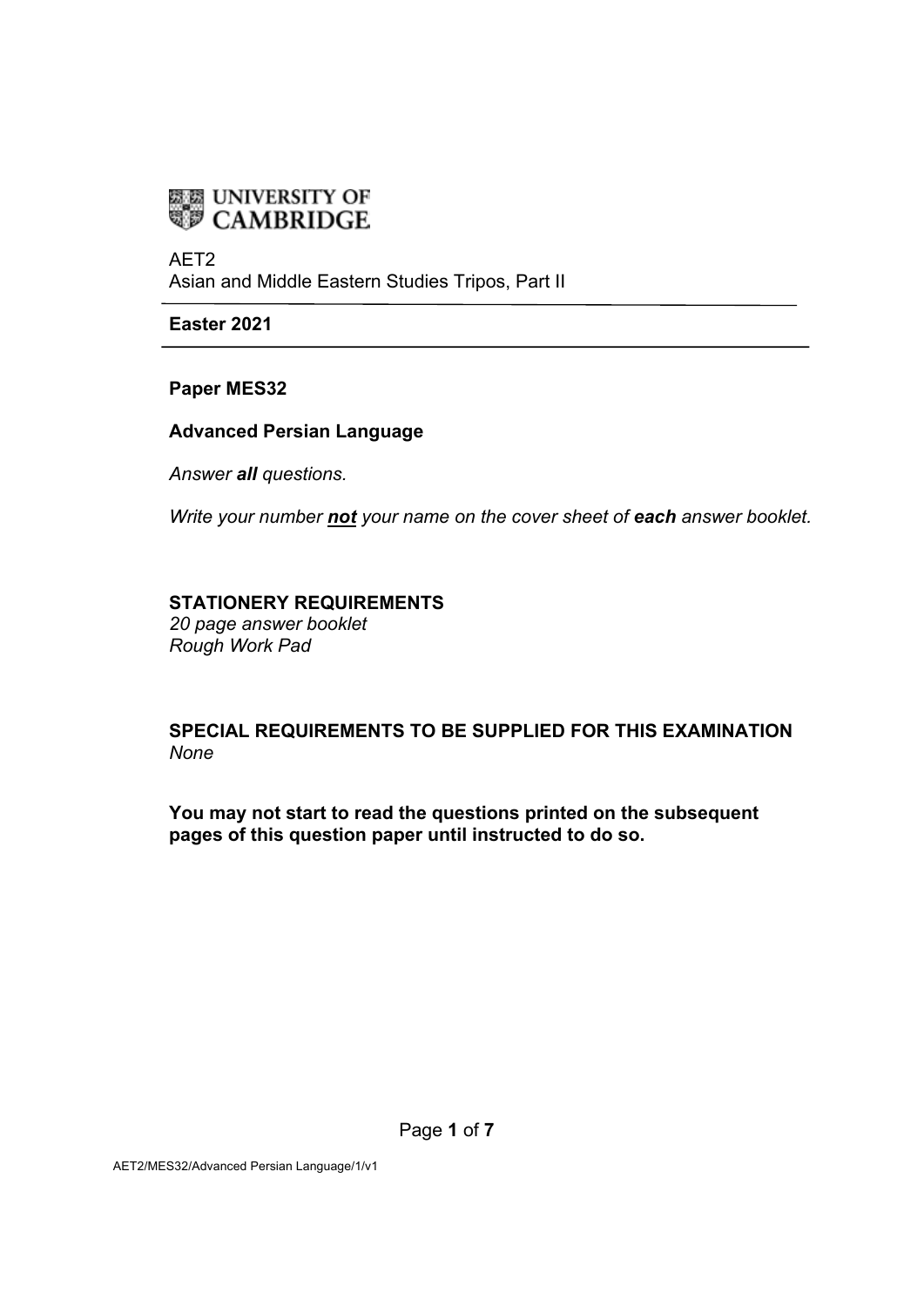### **SECTION A**

1. Read the following **unseen** passage and answer in **Persian** (using your own words) the **five** questions below [**15 marks**].

١ ۵ قصه از بر جستهترين و رايجترين گونههاي ادبيات عامه بوده كه با طبيعت و زندگي مردم پیوند نزدیک دارد، گوناگونی یک قصه و نقل آن به این سبب است که ادبیات عامه ابتداء صورت شفاهي داشته و از فرد به فرد و يا نسل به نسل ديگر انتقال یافته و سپس بر ای بقاء و استمرار در هر عصر و دوره و در هر جامعه و فرهنگ خود را با نظام اجتماعی رایج تطبیق داده و با الگوهای اجتماعی آن جامعه و آن دوره هضوا نموده است.

ساخت معنایی قصه بر دو اصل واقعگرایی و خیال بردازی نهاده شده است. آمیخنگی این دو اصل یا خصلت، قصه را زیباتر و دلپذیر و مقبول طبع عام و خاص کر دہ است. قصبه انگار مھا و تصویر ھاپے از زندگے مر دم ز مانه، شبوءً کار و تولید، مناسبات میان افراد و گروهها و طبقات، تضاد طبقاتبی و ستیزه جویبیهای اجتماعی، رفتار و روابط خانوادگی و خویشاوندی، گرایش،های قومی و مذهبی، تفکر و احساس، آداب و رسوم متداول در جامعهها را به زبان ساده یا به زبان نمادی (سمبلیک) و به صورتهای طنز ، جدی، و غیره نرسیم و بیان میکند.

١۵ اصلے تر بن مشخصهٔ قصههای عامیانه، شفاهی بودن و عدم و ابستگی و تعلق آنها به فرد*ی* خاص است هر چند این قصهها نیز گاه مکتوب شدهٰاند اما هیچگاه نویسندۀ آن شهر تی فر اتر از قصه نیافته است. قصههای عامیانه بخشی از ادبیات عامیانه به شمار مبرود و ادبیات عامیانه نیز به نوبهٔ خود از دانش مردمبی و یا فر هنگ عامه است

٢٠ قصههای شفاهی تا بیش از نوشته شدن در حوزهٔ ادبیات به عنوان پدیدهٔ مکتوب و قابل استناد محسوب نمیشود، وقتی نوشته ثبت شد به متنی قابل قرائت تبدیل مے شو د

در قصههای عامیانه جایبی برای سبک پردازی و زبان آوری و عرصهای جهت زیبا شناسی کلامی وجود ندارد. استفهام و استعجاب از خصوصیات قصهٔ عامیانه است و غرض از گفتن یا نوشتن آنها ایجاد ناثیر عاطفی و بخشیدن احساس لذت ادبی به خواننده و شنونده است. در حقیقت ابتداء قصههای عامیانه به صورت شفاهي و سپس گونههاي ديگر آن خلق شده است.

٢۵

٣٠

١٠

قصههای عامیانه گوینده و شنوندهٔ مشخصبی ندارد و بیش از سایر انواع قصه بر نو پسندگان تاثیر ً میگذار د، ز پر ا از کو دکی ذهن نو پسنده ر ا به خو د مشغو ل داشتهاند و غالباً راوی و یرورانندۂ قصمها زنان بودند که آنها را برای بچهها نقل مه یک دهاند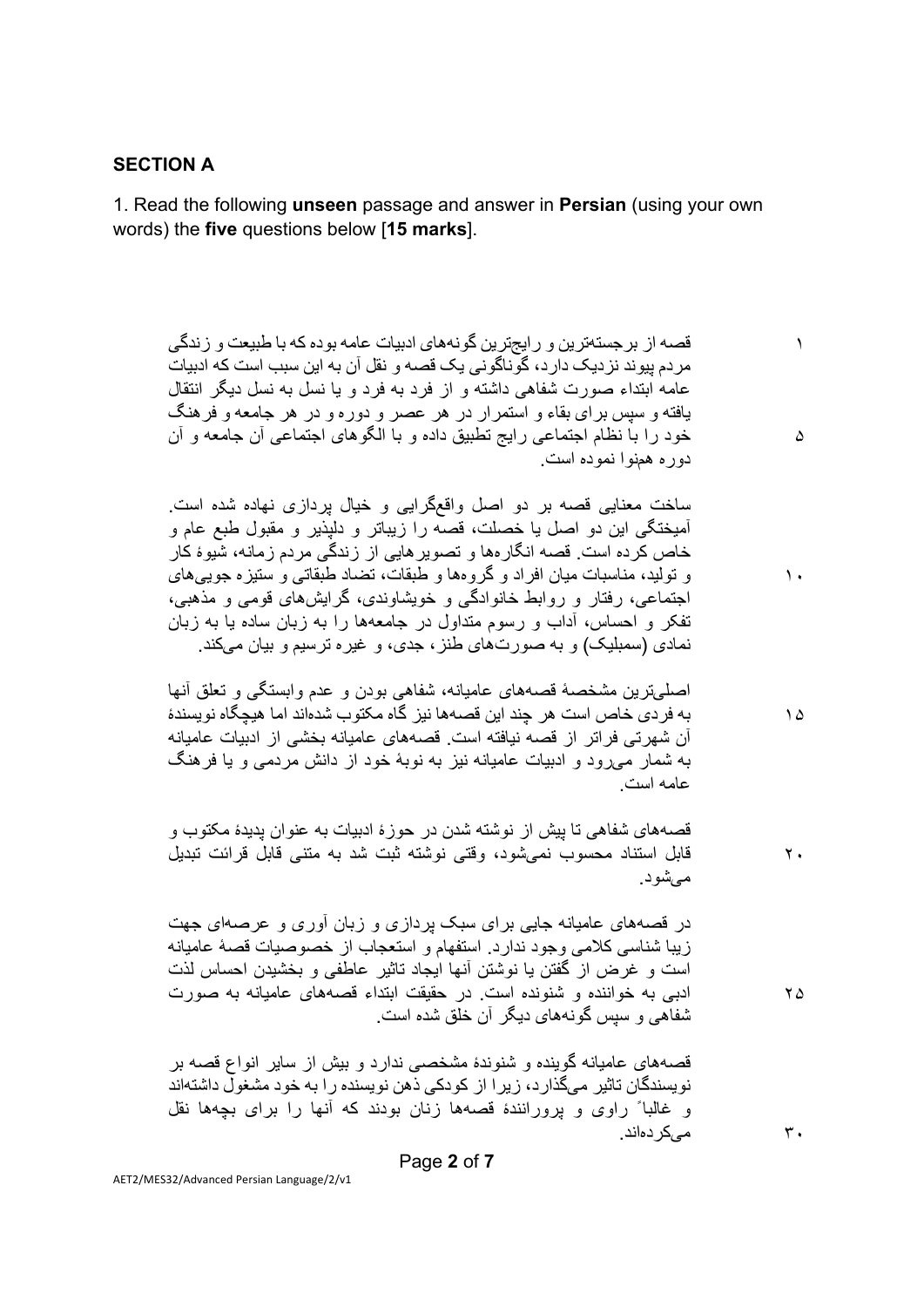در گذشته، قصه برای اقوامی که خط و نوشته نداشتند نوعی تاریخ نگاری بود. امروز نیز در نگارش تاریخ اجتماعی جامعهها قصه به عنوان سّندی معتبر و سودمند بکار میرود. برای سرزمین باستانی ما تاریخهایی تنظیم کردهاند که الهام گرفته از داستانهایی بین افسانه و اسطوره است

Adapted from an article in Vista.ir on "The Role and Application of Stories in Literature" https://vista.ir/w/a/16/8f45f (accessed on 31/01/2021)

### **Questions:**

- a. Why are there different versions of one individual story?
- b. Explain the semantic structure of a story.
- c. What is folklore?
- d. Do you prefer spoken folklore or documented written stories? Why?
- e. What is the relationship between history and stories?

(TURN OVER)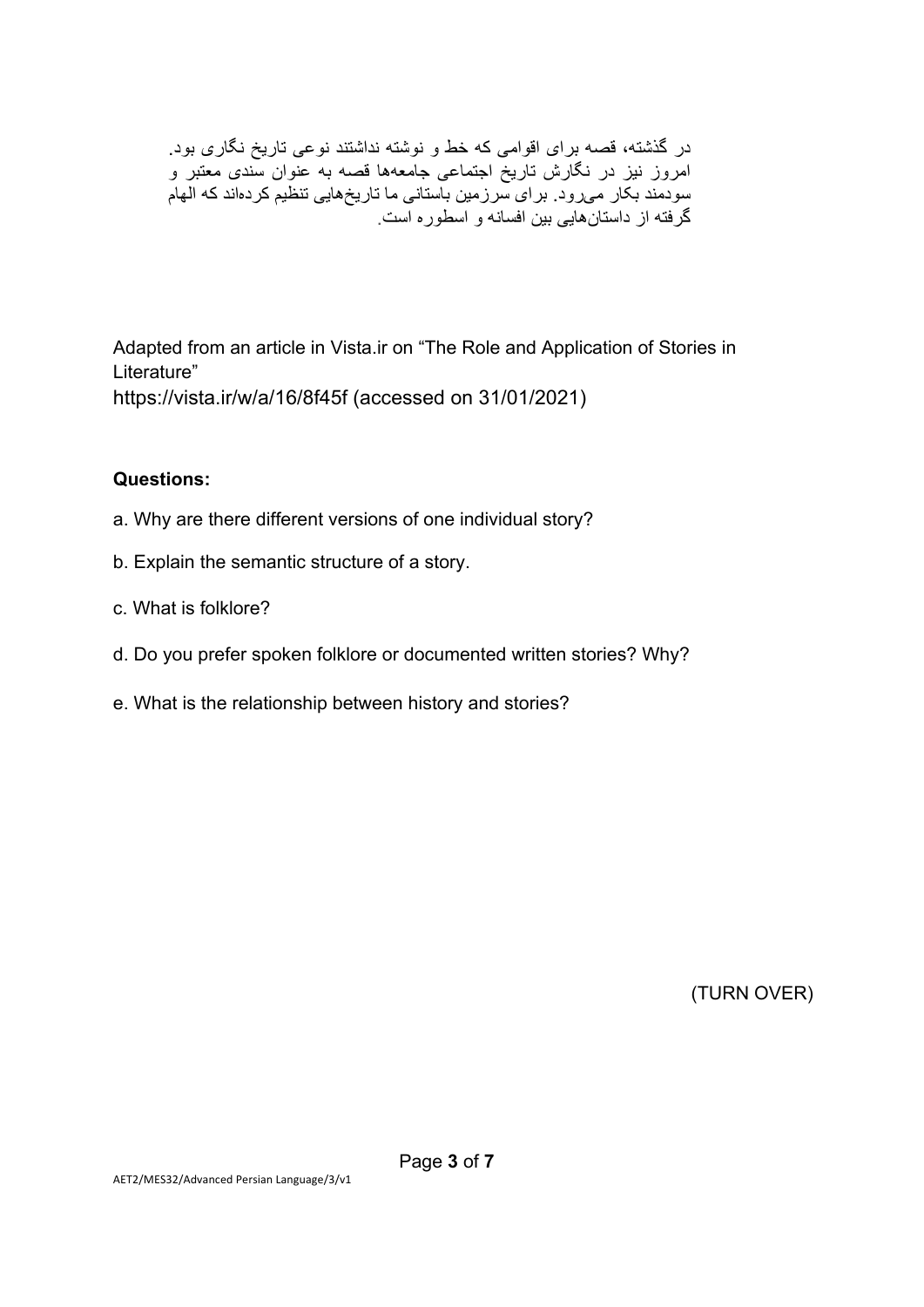#### **SECTION B**

2. Translate the following **unseen** passage into **English** [**10 marks**].

تجمع گروهي از هنرمندان تئاتر در بر ابر مجلس

گروهی از هنرمندان تئاتر، متشکل از اعضای هیأت مدیرهٔ مرکزی خانهٔ تئاتر و نمایندگان انجمن های گوناگون صبح یکشنبه ١۴ دی (۴ ژانویه) در بر ابر ساختمان مجلس شور ای اسلامی تجمع کردند و در بیانیهای به وضعیت اسفناک زندگی خود اشار ه کر دندر

١

١٠

 $\Delta$ در این بیانیه خواسته شده است: «جهتِ تولید آثار نمایشی، و رفعِ خسارتهای ناشبی از<br>. ثنیوعِ ویروسِ کرونا، برای تمامِ گروهها، اعم از حرفهای و دانشجویی، صحنهای و<br>شیوعِ ویروس خیابانَی، کودک و نوجوان، عروسکی، و اَئینی و سنتی بودجهٔ کافی اختصاص یابد »

این بیانیه به تحمل بیش از ١٠ ماه "بیکار ی مطلق" هنر مندان تئاتر اشار ه کر ده و خو استار "تخصیص کمکہای مالی بلاعوض و وامہای با سود کم برای خانوادۂ شریف تئاتر" شده است

اصغر همت، سخنگوی هیأت مدیرۂ خانهٔ تئاتر به خبرگزاری ایسنا گفت که این تجمع کاملا فر هنگی بوده و اعضای خانهٔ تئاتر بیگیر اجرای موارد موجود در این بیانیه و مطالبات خود هستند و امیدوارند با همراهی نمایندگان مجلس، ابن مطالبات محقق شود. این تجمع در سکوت برگز ار شد.

Adapted from a news article in DW Persian a-56119554 (accessed) لتجمع-گروهي-از-هنرمندان-نئاتر-در-برابر-مجلس/fa-ir/مجلس/https://www.dw.com/fa-ir on 20/01/2021)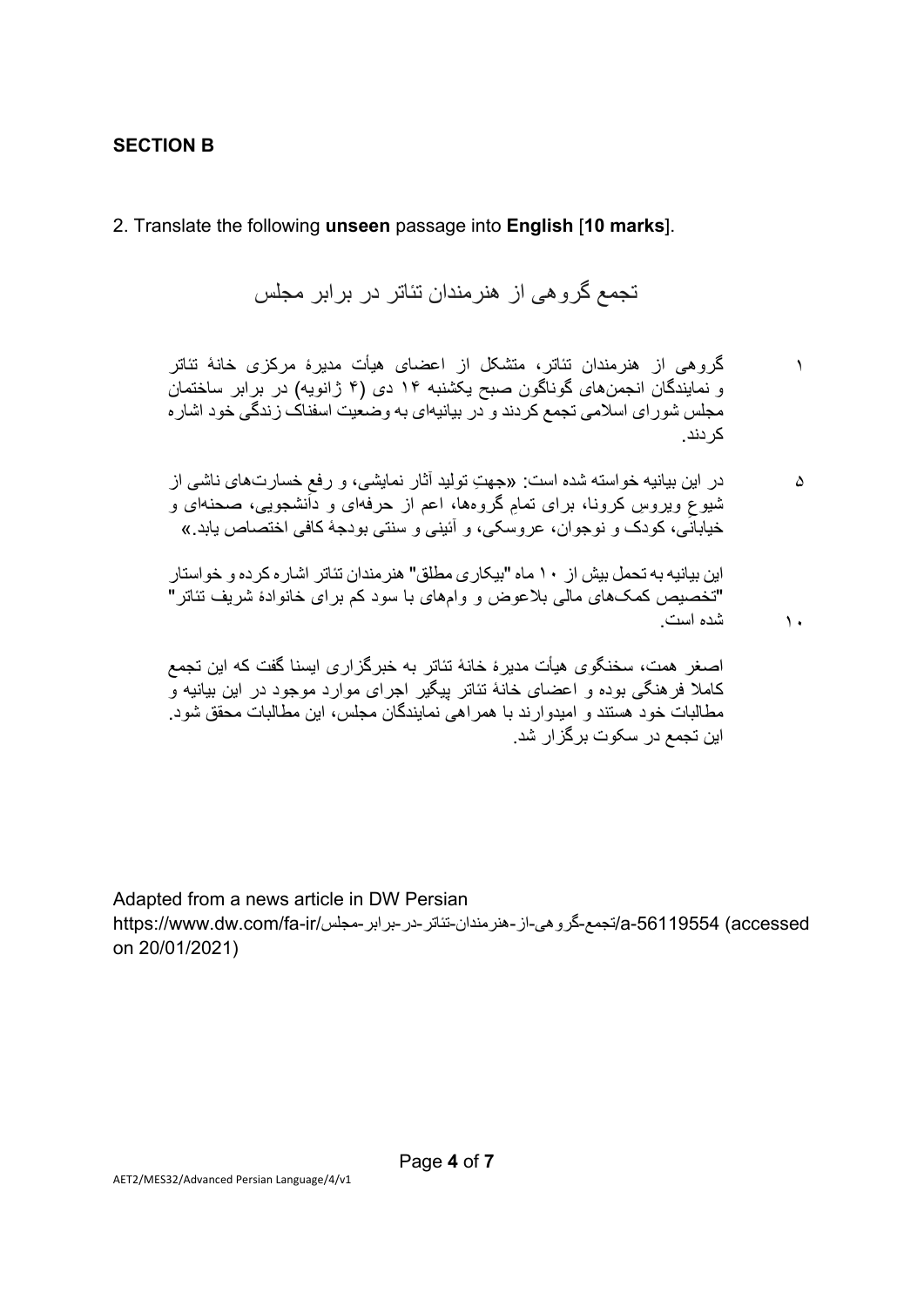## 3. Translate the following **unseen** passage into **English** [**10 marks**].

١  $\Delta$ ١٠ ١۵ رفت و آمد مردم و ماشین&ا شلوغی زیادی راه انداخته بود. بابام خودشو به من رسوند ر<br>و بازومو گرفت و گفت: «برگرد بریم!» و من گفتم «من که دیگه بر نمے گر دم » بابام با التماس گفت: «تو چهات شده؟ چرا حرف منو گوش نميكني؟» و من چشمم افتاد به مرد قد بلندی که کنار جدول خیابان تکیه داده بود به یه درخت و بـاهاشو از هم جدا گذاشته بود.... به بابام گفتم: «او ناهاش » بابام پرسید: «کیه؟» گفتم: «برو بھش بگو، شاید یه چیزی بھت بده.» بابام اول مرد قد بلند و بعد منو ورانداز کرد، نمیدانست بره یا نره که من دوباره زدم رو بازوش و گفتم: «برو، برو جلو!» بابام رفت جلو و من پشت سرش بابام دستشو دراز کرد و پنجهٔ بزرگشو گشود و نالبد: «ای آقا، من ذَلبِلّم، بِیرْمردم، مریضم، تو ولایت عربت گیرکردهام، اگه میتونی کمکی »... .نکب مھب مر د تا سر شو بر گر دوند طر ف ما، من بهھو خشکم ز د ...

Adapted from: Gholam Hossein Sa'edi, "Āshqālduni" [Rubbish Bin], Navid Publishing and Mehr Publishing, p 8.

(TURN OVER)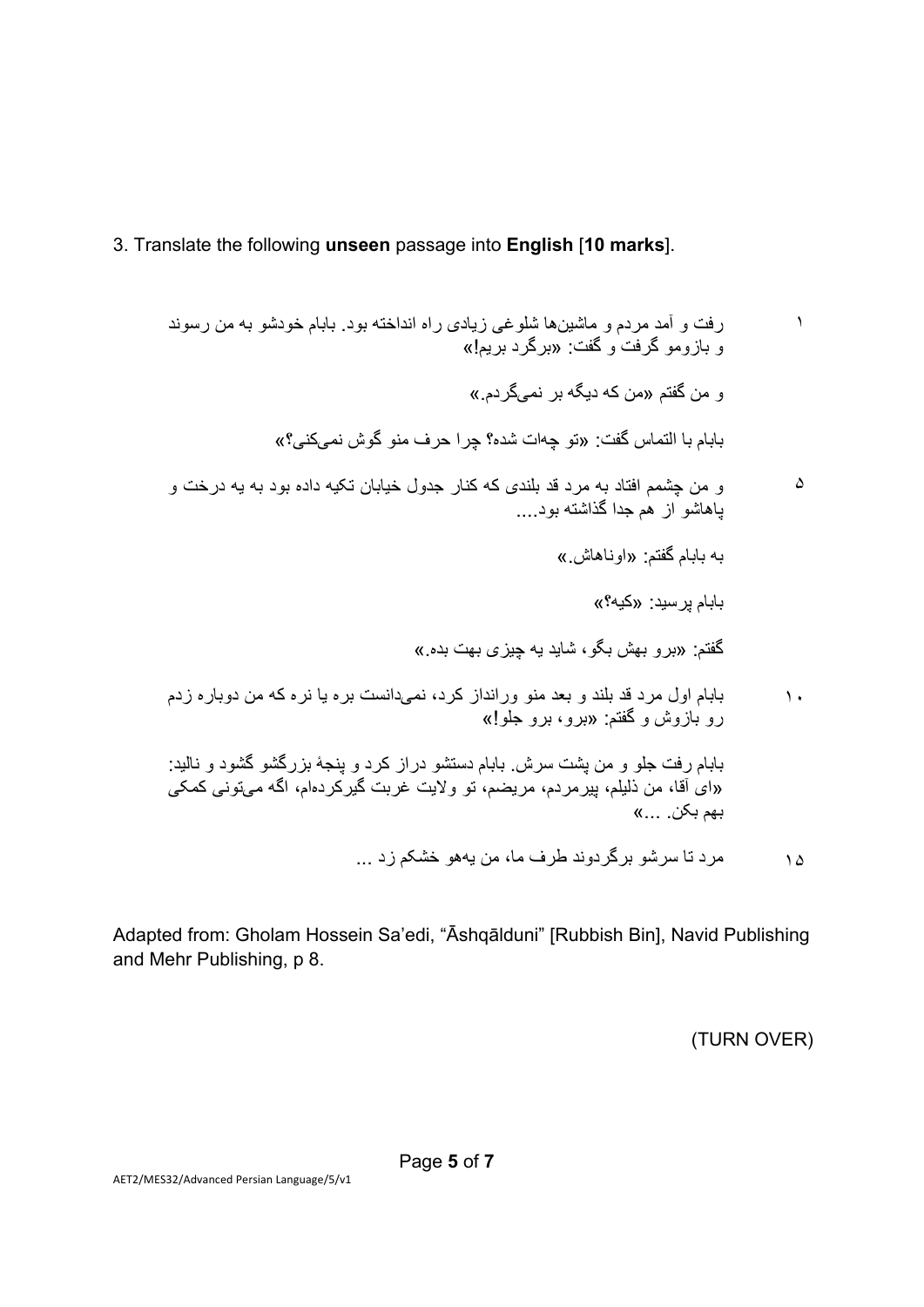## 4. Translate the following **unseen** passage into **Persian** [**10 marks**].

1 The Biden administration is expected to name Robert Malley as the special envoy for Iran, according to multiple sources.

Malley was a key member of former President Barack Obama's team that negotiated the nuclear accord with Iran and world powers.

5 "Secretary (of State) Blinken is building a dedicated team, drawing from cleareyed experts with a diversity of views. Leading that team as our Special Envoy for Iran will be Rob Malley, who brings to the position a track record of success negotiating constraints on Iran's nuclear program," an official said.

10 "The secretary is confident he and his team will be able to do that once again," the official said, speaking on the condition of anonymity.

Iran's foreign minister, Mohammad Javad Zarif, said on Twitter on Thursday that the United States should make the first move by returning to the nuclear pact.

15 The nuclear deal was struck by Iran and six major powers and committed Iran to restricting its nuclear program in return for sanctions relief from the US and others.

Adapted from a news article in The Guardian https://www.theguardian.com/world/2021/jan/29/iran-deal-architect-robertmalley-biden-appoint (accessed on 29/01/2021)